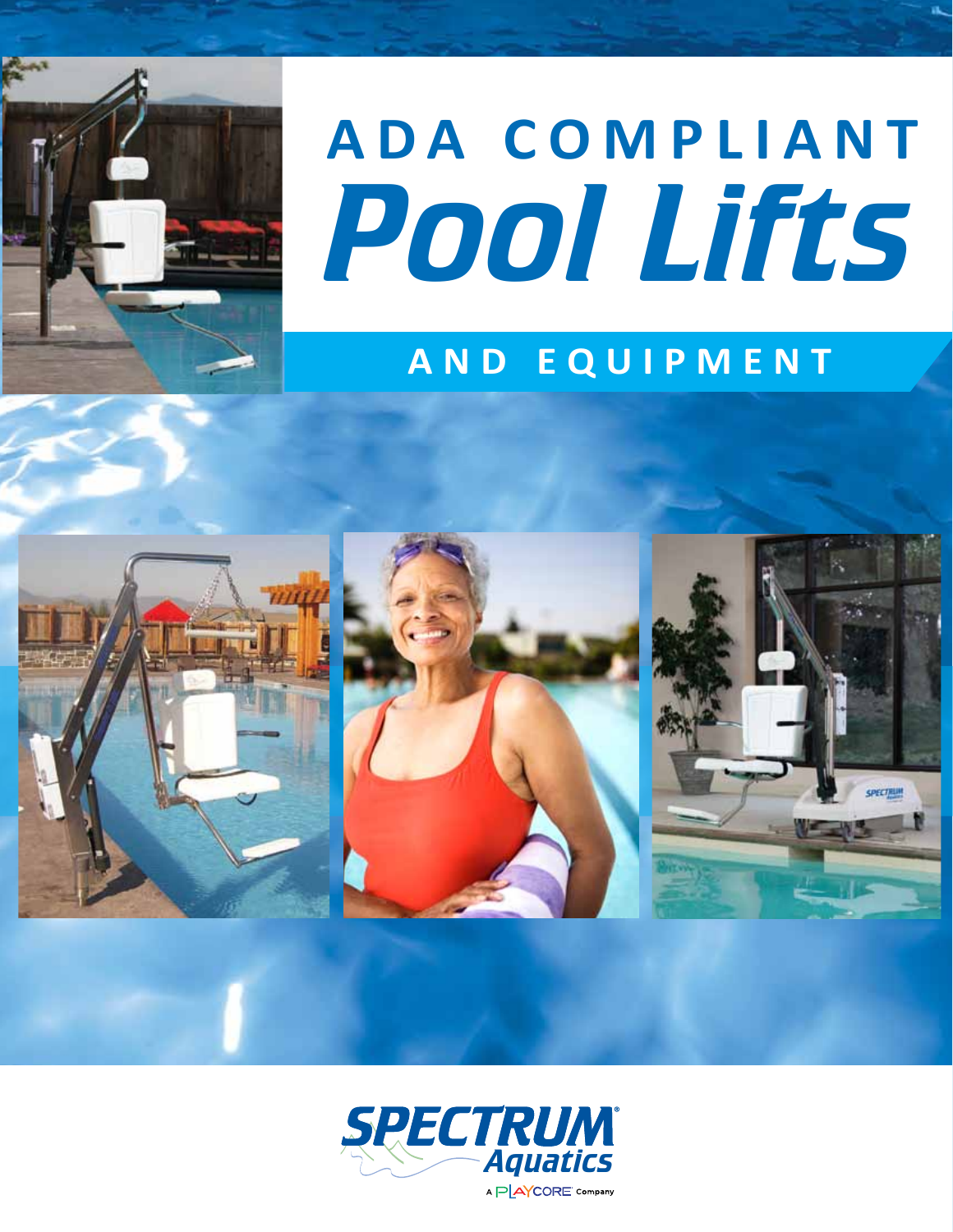## *The traveler lift*™



## *Battery powered pool LIFT BENEFITS*

- ADA Compliant
- Minimum 300 lb. lifting capacity
- Powered by 24V recharged battery
- 90 lifts per battery charge
- User operable via waterproof hand control
- 360° continuous rotation
- Made from all stainless steel construction
- Stabilizer bar improves lift stability
- Quiet and stable operations
- All models come standard with:
	- Battery & Battery Charger
	- Console Cover
	- Waterproof Control
	- Stainless Steel Anchor Socket
	- Footrest
	- Seat Belt Assembly





*remote control back board*







*covers wheelchairs Removable arms*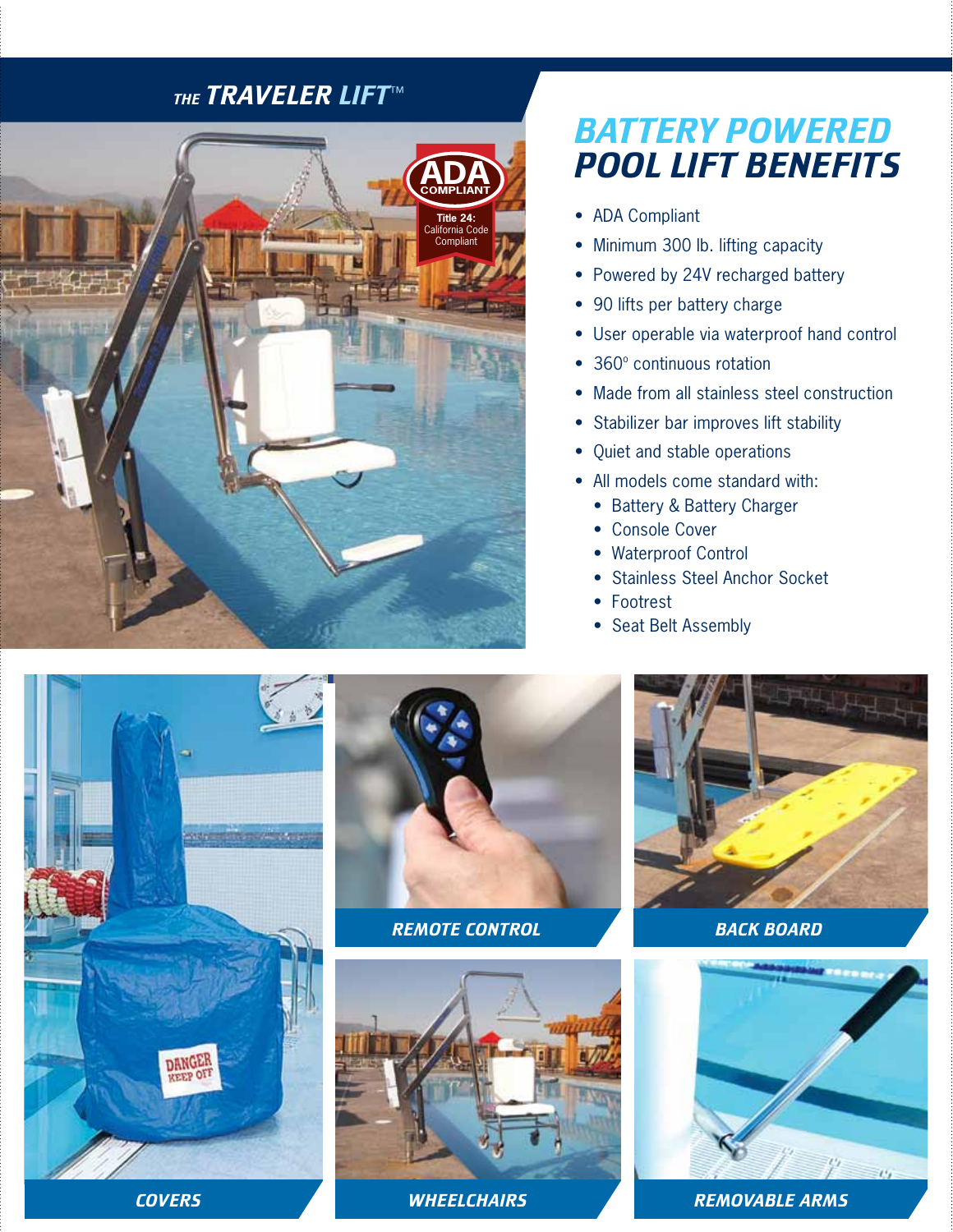## *the aspen lift*™



## *The Freedom lift*™



*additional lift options & accessories*



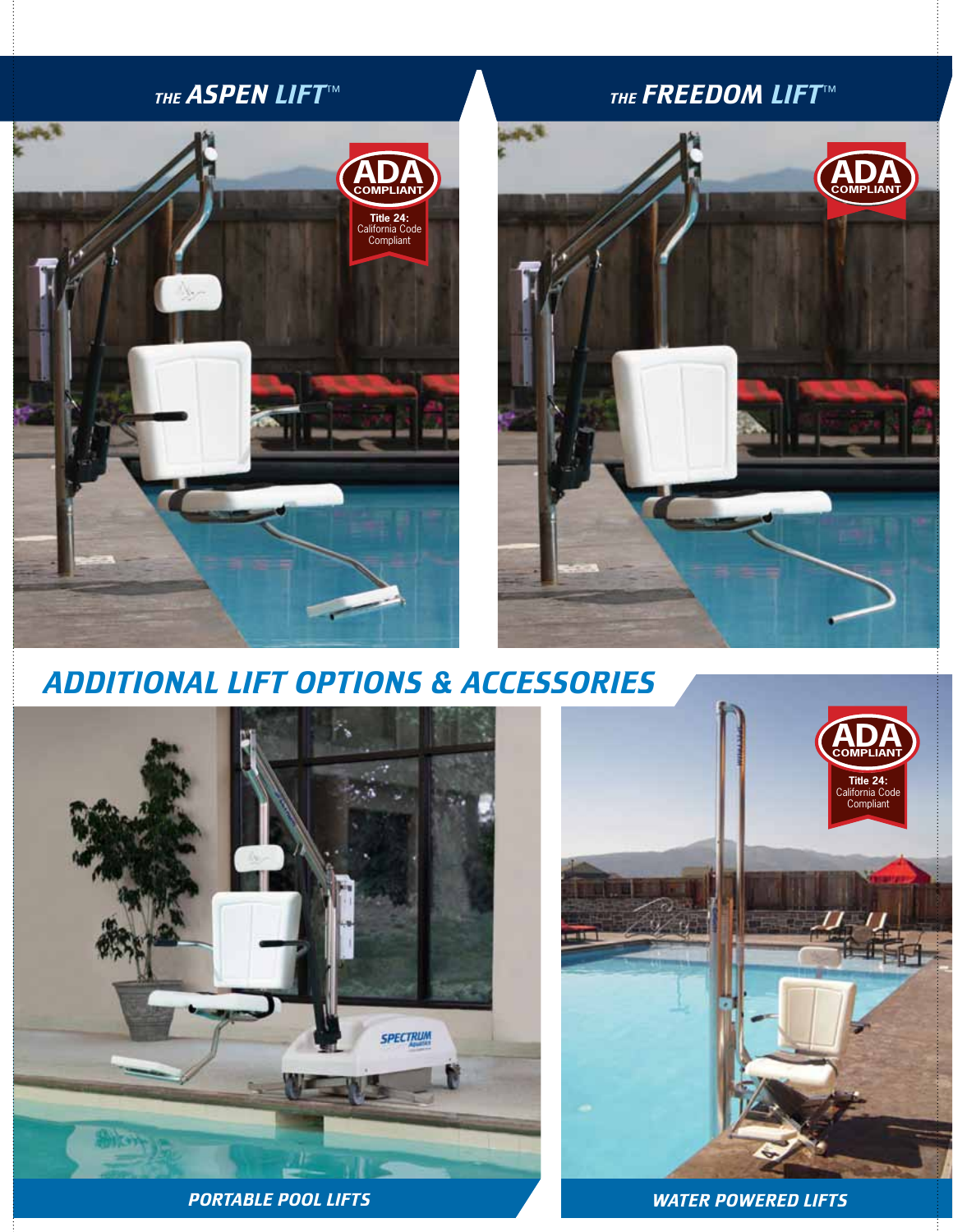## ADA Compliance Overview

#### **In 2010 the federal government passed a bill requiring all commercial pools to have an ADA approved means of access by March 15, 2012.**

Equal access to aquatic facilities has always been an important part of Spectrum Aquatics' goals. We were proud to offer our first aquatic lift October 1974 and after 37 years of refinement and technological advancement we now boast 20 different pool lift options, all with proprietary robust operating systems. Spectrum Aquatics is proud of our lifts which offer ease of transfer while maintaining a clean deck area. With 90 lifts per battery charge and all stainless steel electropolished construction, our lifts work hard and hold-up in harsh aquatic environments, indoors and out.

|                                                                                           | PERMITTED MEANS OF ACCESS |           |                                  |                 |               |                                           |
|-------------------------------------------------------------------------------------------|---------------------------|-----------|----------------------------------|-----------------|---------------|-------------------------------------------|
|                                                                                           | PRIMARY TYPES OF ACCESS   |           | <b>SECONDARY TYPES OF ACCESS</b> |                 |               |                                           |
| <b>POOL TYPES</b>                                                                         | <b>SLOPED ENTRY</b>       | LIFT      | TRANSFER WALL                    | TRANSFER SYSTEM | <b>STAIRS</b> | # REQUIRED                                |
| <b>Swimming Pools:</b><br>LESS than 300 linear feet                                       |                           |           |                                  |                 |               | 1 Total                                   |
| <b>Swimming Pools:</b><br>300 or MORE linear feet                                         | Ą                         | Ą         | Ą                                | Ą               | Ą             | 2 Total:<br>One must be a<br>primary type |
| Wave action, lazy river,<br>and other pools where<br>user entry is limited to<br>one area | ζ3                        | $\lambda$ |                                  | Ą               |               | 1 Total                                   |
| <b>Wading Pools</b>                                                                       | <b>MANDATORY</b>          |           |                                  |                 |               | 1 Total                                   |
| Spas                                                                                      |                           |           | Μ                                |                 |               | 1 Total                                   |

## WHAT MAKE A POOL LIFT COMPLIANT

#### **Required Lift Features**

- 300 lbs. minimum weight capacity
- Capable of unassisted operation from deck and water
- Solid seat at least 16" wide
- Armrests are optional (except in California), but if included must be removable or fold clear of the seat
- Footrest (not required with lifts used in spas)
- Be able to drop the seat down to a depth of 18" below the stationary water level

#### **Lift Location Specifications**

- Located in less than 48" of water
- Seat location must be a minimum of 16" from the edge of the pool in raised position
- Clear deck space
	- Minimum of 36" wide that extends forward a minimum of 48" from a line located 12" behind the rear of the seat
	- Located on opposite side of the seat from the water
	- Must be flat slope no greater than 1:48 (2%) in all directions

#### **Lift Operation Specifications**

- Seat Height
	- Lift should allow for a stop between 16" and 19" above the top of the deck when in the raised position
- The controls and operating mechanisms should be unobstructed when the lift is in use
- Operation of the lift should not require tight grasping, pinching, or twisting of the wrists to operate and should not require more than 5 lbs. of pressure to operate







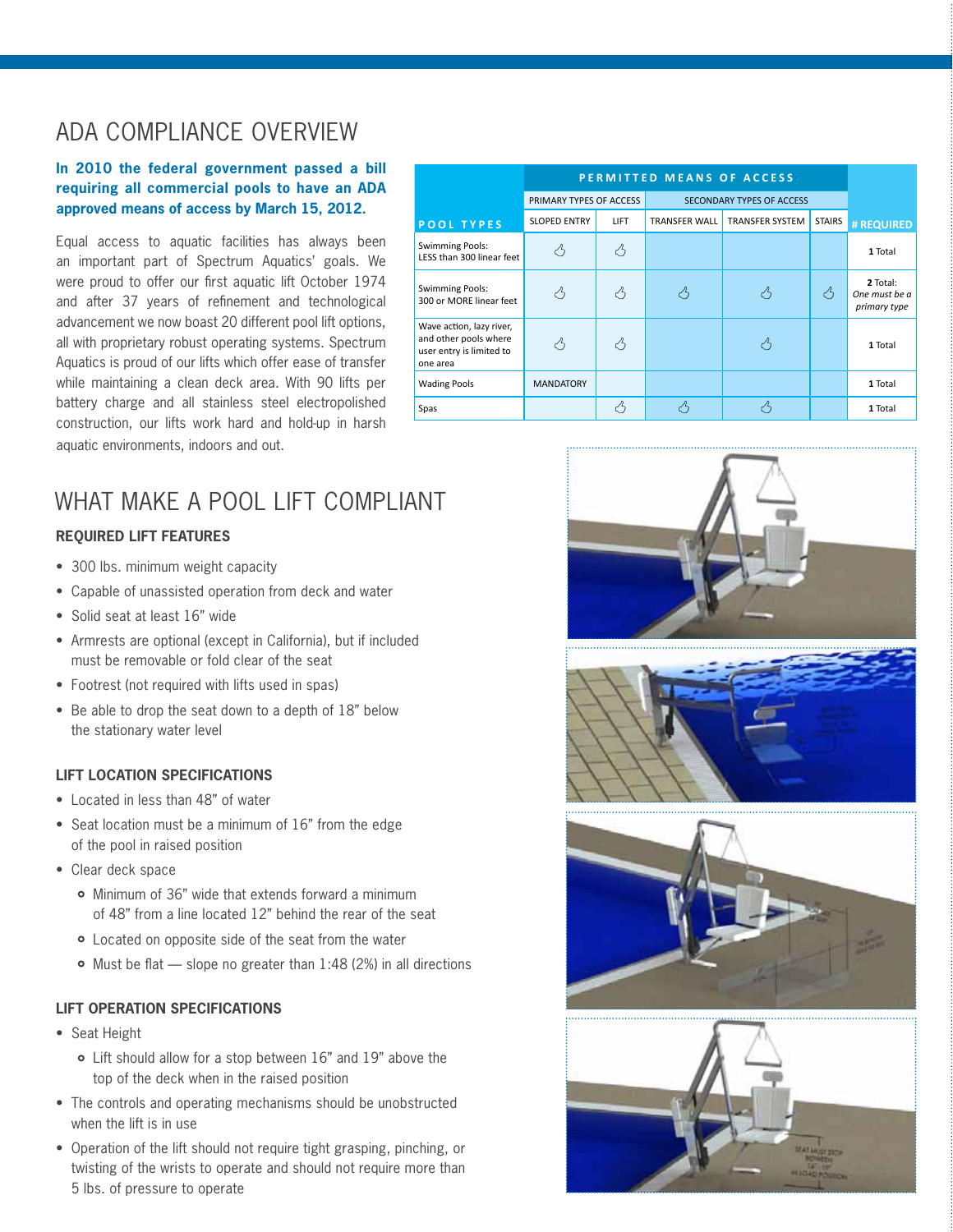## why spectrum® aquatics

#### **Customer service**

- Quality Customer Service
- Nation-wide field, engineering and technical support
- Quick turn-around times

#### **Quality & Durability**

- All stainless steel construction
- Premium housing materials for heavy duty performance
- Triple protected for maximum corrosion resistance in harsh pool environments
	- $\checkmark$  Manufactured with 100% stainless steel, in a 100% stainless steel environment
	- $\checkmark$  Electropolished and passivated
	- $\checkmark$  Coated with Spectra Shield®

#### **Performance**

- Heavy Duty Actuator System
	- o Thermally protected with an internal heat sensing switch
		- Prevents damage if the actuator becomes overheated
		- Avoids substantial repairs, labor costs and lift downtime
		- No other lift offers this feature to prevent system failure
- Completely sealed waterproof battery
	- o Allows 90+ full lifts between charges vs competition at 45 lifts
- 300+ pound load capacity
- Rotationally & vertically powered with 360° continuous power rotation
- Stabilizer bar improves lift stability

#### **Flexibility**

- Works with multiple deck configurations
- Accommodates setbacks ranging from 6" to 30" and a water draft up to 12"
- Allows access from any desired position or angle
- Frees up more deck space with a small footprint
	- o Great for narrow applications between pool walls & structural walls
- Easy to use with a completely wireless system
- Adapts to your needs some models allow for wheel chair and spine board attachments





## **800.791.8056 • SpectrumAquatics.com • CompliantPools.com**